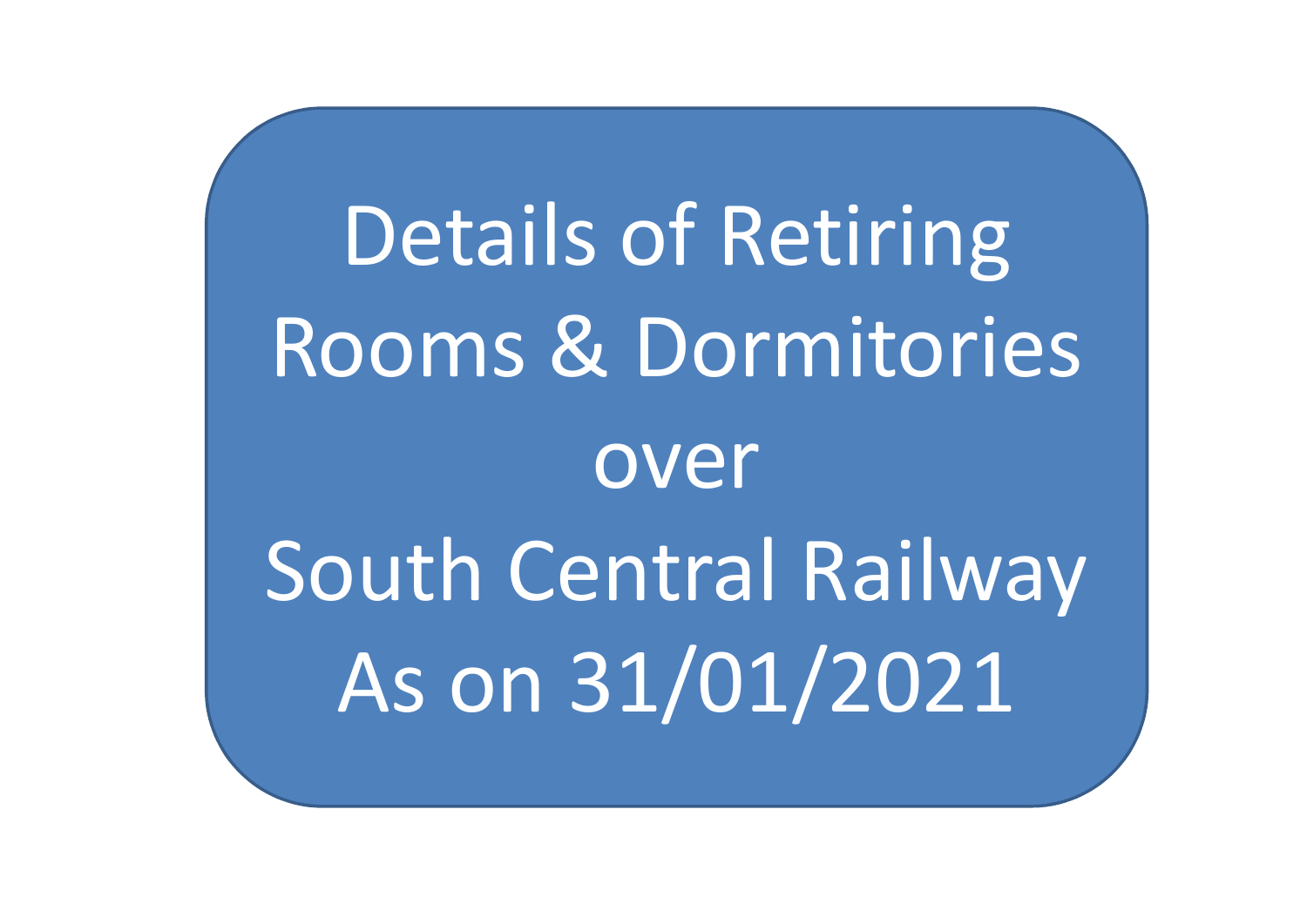|                              |                                            |                                | Rooms (AC)       | विश्रमालय (वा.कू.) Retiring | विश्रमालय (गैर वा.कू.)<br>Retiring Room (Non-Ac |                  |                  |                                    | छात्रावास(वा.कू.)<br>Dormitory (AC) | छात्रावास( गैर वा.कू.)<br>Dormitory (Non-AC) |                                    |                                     |                |
|------------------------------|--------------------------------------------|--------------------------------|------------------|-----------------------------|-------------------------------------------------|------------------|------------------|------------------------------------|-------------------------------------|----------------------------------------------|------------------------------------|-------------------------------------|----------------|
| क्र.सं.<br> SL.<br><b>No</b> | स्टेशन का नाम<br>Name of the station       | कमरों की<br>सं.No. of<br>Rooms | दरसूची<br>Tariff | 24/12घंटे<br>Hrs            | कमरों की<br>सं.<br>No. of<br>Rooms              | दरसूची<br>Tariff | 24/12घंटे<br>Hrs | कमरों की<br>सं.<br>No. of<br>Rooms |                                     | दरसूची 24/12घंटे<br>Tariff Hrs               | कमरों की<br>सं.<br>No. of<br>Rooms | दरसूची 24/12घं<br>  Tariff   टे Hrs |                |
|                              | हैदराबाद Hyderabad                         | -1                             | 1000             | 24                          | $\overline{2}$                                  | 700              | 24               | $\mathbf 0$                        | $\overline{0}$                      | $\overline{0}$                               | $\overline{0}$                     | $\mathbf 0$                         | $\overline{0}$ |
|                              | 2 परली वैजनाथ Parli Vaijnath               |                                | 500              | 24                          | $\overline{2}$                                  | 300              | 24               | $\mathbf 0$                        | $\overline{0}$                      | $\overline{0}$                               | $\overline{0}$                     | $\overline{0}$                      | $\overline{0}$ |
|                              |                                            | $\overline{0}$                 | $\overline{0}$   | $\overline{0}$              | 1                                               | 500              | 24               | $\mathbf 0$                        | $\overline{0}$                      | $\overline{0}$                               | $\overline{0}$                     | $\mathbf 0$                         | $\overline{0}$ |
| $\mathbf{3}$                 | काजीपेट Kazipet                            | $\overline{0}$                 | $\overline{0}$   | $\overline{0}$              | 1                                               | 300              | 24               | $\mathbf 0$                        | $\overline{0}$                      | $\overline{0}$                               | $\overline{0}$                     | $\mathbf{0}$                        | $\overline{0}$ |
| $\overline{4}$               |                                            |                                | 700              | 24                          | $\mathbf 1$                                     | 400              | 24               | $\overline{0}$                     | $\mathbf 0$                         | $\overline{0}$                               | $\overline{0}$                     | $\mathbf{0}$                        | $\mathbf 0$    |
|                              | वरंगल Warangal                             |                                | 400              | 12                          |                                                 | 250              | 12               | $\mathbf 0$                        | $\overline{0}$                      | $\overline{0}$                               | $\overline{0}$                     | $\mathbf 0$                         | $\overline{0}$ |
| $\overline{5}$               | भद्राचलम रोड़<br><b>Bhadra Chalam road</b> |                                | 1000             | 24                          | $\overline{0}$                                  | $\overline{0}$   | $\mathbf 0$      | $\overline{0}$                     | $\overline{0}$                      | $\overline{0}$                               | $\overline{0}$                     | $\overline{0}$                      | $\overline{0}$ |
| 6 <sup>1</sup>               | रामगुंडम Ramagundam                        |                                | 500              | 12                          | $\overline{2}$                                  | 300              | 24               | $\mathbf 0$                        | $\overline{0}$                      | $\overline{0}$                               | $\overline{0}$                     | $\overline{0}$                      | $\overline{0}$ |
| $\overline{7}$               | कर्नूल टाउन Kurnool Town                   | $\overline{1}$                 | 500              | 24                          | $\mathbf 1$                                     | 150              | 24               | $\mathbf 0$                        | $\mathbf 0$                         | $\overline{0}$                               | $\mathbf 0$                        | $\mathbf 0$                         | $\mathbf 0$    |
| 8                            | गदवालGadwal                                | $\overline{0}$                 | $\overline{0}$   | $\overline{0}$              | $\mathbf 1$                                     | 200              | 24               | $\mathbf 0$                        | $\overline{0}$                      | $\overline{0}$                               | $\overline{0}$                     | $\overline{0}$                      | $\overline{0}$ |
| $9\,$                        | कामा रेड़़डीkamareddy                      | $\overline{0}$                 | $\mathbf 0$      | $\overline{0}$              | $\mathbf 1$                                     | 150              | 24               | $\mathbf 0$                        | $\mathbf 0$                         | $\overline{0}$                               | $\mathbf 0$                        | $\overline{0}$                      | $\mathbf 0$    |
| 10                           | निजामाबाद Nizamabad                        | $\overline{1}$                 | 300              | 24                          | $\mathbf{1}$                                    | 150              | 24               | $\mathbf 0$                        | $\overline{0}$                      | $\overline{0}$                               | $\overline{0}$                     | $\overline{0}$                      | $\mathbf 0$    |
| 11                           | बासर Basar                                 | $\overline{0}$                 | $\mathbf 0$      | $\overline{0}$              | $\mathbf 1$                                     | 150              | 24               | $\mathbf 0$                        | $\overline{0}$                      | $\overline{0}$                               |                                    | 100                                 | 12             |
| 12                           | ग्ंतकल Guntakal                            | $\mathfrak{S}$                 | 600              | 24                          | 3                                               | 300              | 24               | $\pmb{0}$                          | $\pmb{0}$                           | $\overline{0}$                               | 11                                 | 150                                 | 12             |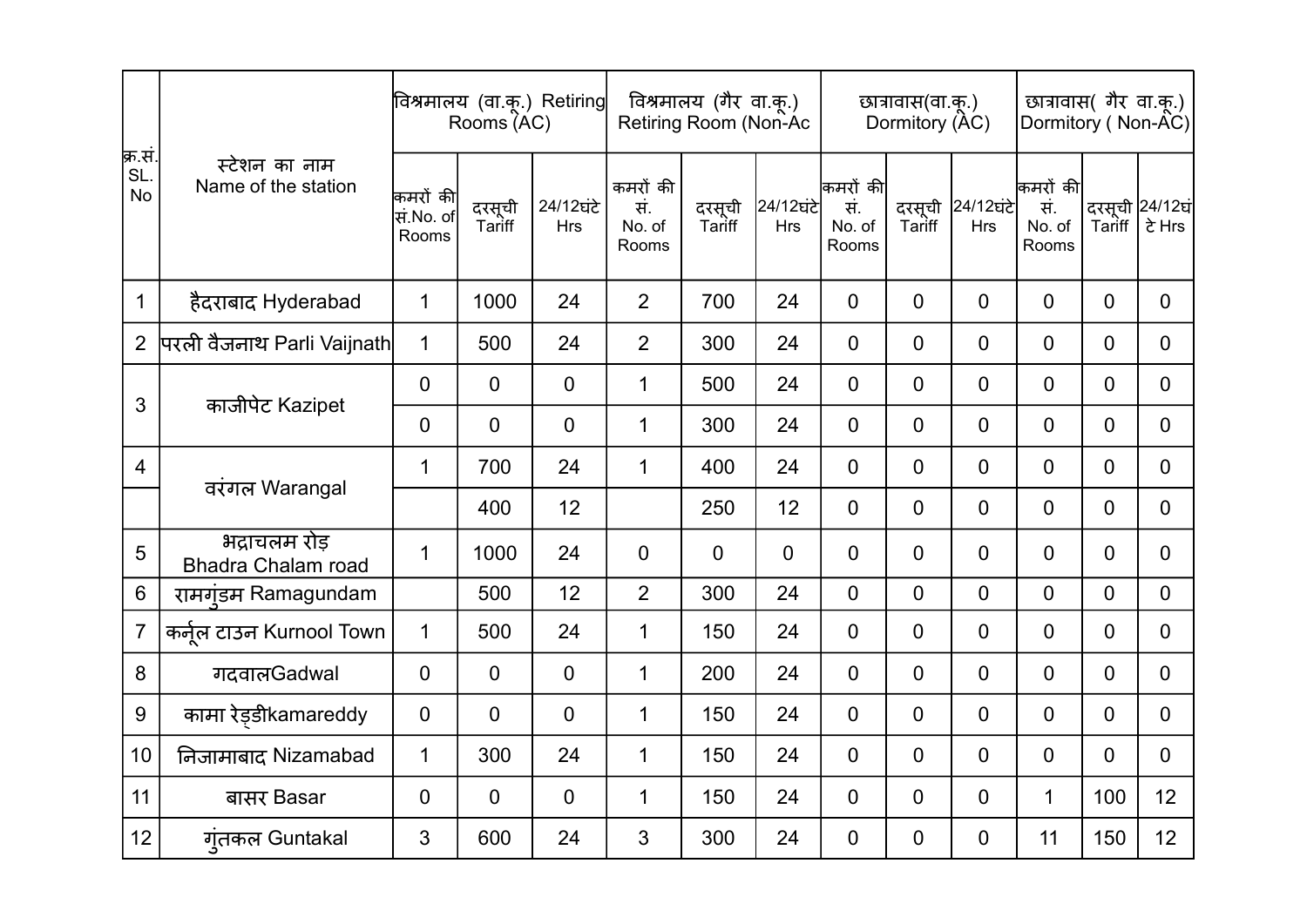| क्र.सं.<br>SL. |                                      |                                |                  | विश्रमालय (वा.क.) Retiring  <br>  Rooms (AC) | विश्रमालय (गैर वा.कू.)<br>Retiring Room (Non-Ac |                |                                    |                                    | छात्रावास(वा.क.)<br>Dormitory (AC) |                                |                                    | छात्रावास(गैर वा.कू.)<br>Dormitory (Non-AC) |                |
|----------------|--------------------------------------|--------------------------------|------------------|----------------------------------------------|-------------------------------------------------|----------------|------------------------------------|------------------------------------|------------------------------------|--------------------------------|------------------------------------|---------------------------------------------|----------------|
| No             | स्टेशन का नाम<br>Name of the station | कमरों की<br>सं.No. of<br>Rooms | दरसूची<br>Tariff | 24/12ਬੰਟੇ<br>Hrs                             | कमरों की<br>सं.<br>No. of<br>Rooms              |                | दरसूची 24/12घंटे  <br>Tariff   Hrs | कमरों की<br>सं.<br>No. of<br>Rooms |                                    | दरसूची 24/12घंटे<br>Tariff Hrs | कमरों की<br>सं.<br>No. of<br>Rooms | दरसूची 24/12घं<br>  Tariff   टे Hrs         |                |
|                |                                      | 1(डीलक्स<br>delux)             | 800              | 24                                           | 4(पुरानाold)                                    | 300            | 24                                 | $\mathbf 0$                        | $\mathbf 0$                        | $\overline{0}$                 | $\mathbf 0$                        | $\mathbf 0$                                 | $\mathbf 0$    |
| 13             | रेणिगुंटा Renigunta                  | 5                              | 600              | 24                                           | 5(नया<br>New)                                   | 400            | 24                                 | $\overline{0}$                     | $\overline{0}$                     | $\mathbf 0$                    | 0                                  | $\overline{0}$                              | $\mathbf 0$    |
|                |                                      | $\mathbf 0$                    | $\boldsymbol{0}$ |                                              | $1$ (एकल बेड <br>single<br>bed)                 | 200            | 24                                 | $\mathbf 0$                        | $\overline{0}$                     | $\overline{0}$                 | 0                                  | $\pmb{0}$                                   | $\mathbf 0$    |
| 14             | रायचूर Raichur                       | $\mathbf 1$                    | 500              | 24                                           | 3                                               | 300            | 24                                 | 8                                  | 200                                | 24                             | $\mathbf 0$                        | $\overline{0}$                              | $\mathbf 0$    |
| 15             | गूती Goothy                          | $\mathbf 0$                    | $\mathbf 0$      | $\overline{0}$                               | $\overline{2}$                                  | 300            | 24                                 | $\overline{0}$                     | $\overline{0}$                     | $\overline{0}$                 | $\overline{0}$                     | $\overline{0}$                              | $\overline{0}$ |
| 16             | कडपा Cuddapah                        | 1                              | 500              | 24                                           | 1                                               | 300            | 24                                 | $\overline{4}$                     | 200                                | 24                             | $\overline{0}$                     | $\overline{0}$                              | $\mathbf 0$    |
| 17             | यादगीर Yadgir                        | $\mathbf{1}$                   | 500              | 24                                           | 3                                               | 300            | 24                                 | $\mathbf 0$                        | $\overline{0}$                     | $\overline{0}$                 | 4                                  | 100                                         | 24             |
| 18             | धर्मवरमDharmavaram                   | $\overline{0}$                 | $\mathbf 0$      | $\mathbf 0$                                  | $\mathbf 1$                                     | 300            | 24                                 | $\mathbf 0$                        | $\overline{0}$                     | $\mathbf 0$                    | $\mathbf 0$                        | $\mathbf 0$                                 | $\overline{0}$ |
| 19             | अनंतपुर Anantapur                    | 2                              | 600              | 24                                           | $\overline{2}$                                  | 300            | 24                                 | $\overline{0}$                     | $\overline{0}$                     | $\overline{0}$                 | $\mathbf 0$                        | $\overline{0}$                              | $\overline{0}$ |
| 20             | अदोनी Adhoni                         | $\mathbf 0$                    | $\overline{0}$   | $\mathbf 0$                                  | 2 <sup>1</sup>                                  | 300            | 24                                 | $\overline{0}$                     | $\overline{0}$                     | $\overline{0}$                 | $\overline{0}$                     | $\overline{0}$                              | $\overline{0}$ |
|                | 21   श्रीकालहस्तीSriKhalahasti       | $\mathbf{1}$                   | 600              | 24                                           | $\overline{0}$                                  | $\overline{0}$ | $\mathbf 0$                        | $\overline{0}$                     | $\overline{0}$                     | $\overline{0}$                 | $\overline{0}$                     | $\overline{0}$                              | $\overline{0}$ |
| 22             | चितूरChittor                         | $\mathfrak{S}$                 | 600              | 24                                           | 2 <sup>1</sup>                                  | 300            | 24                                 | $\overline{0}$                     | $\overline{0}$                     | $\overline{0}$                 | 2 <sup>1</sup>                     | 100                                         | 24             |
| 23             | मंत्रालय रोडMantralayam<br>Road      | 1                              | 500              | 24                                           | 2 <sup>1</sup>                                  | 300            | 24                                 | $\overline{0}$                     | $\mathbf 0$                        | $\mathbf 0$                    | 4                                  | 100                                         | 24             |
| 24             | ताडिपत्री Tadipatri                  | $\mathbf 0$                    | $\mathbf 0$      | $\mathbf 0$                                  | $\overline{2}$                                  | 300            | 24                                 | $\mathbf 0$                        | $\overline{0}$                     | $\mathbf 0$                    | 4                                  | 100                                         | 24             |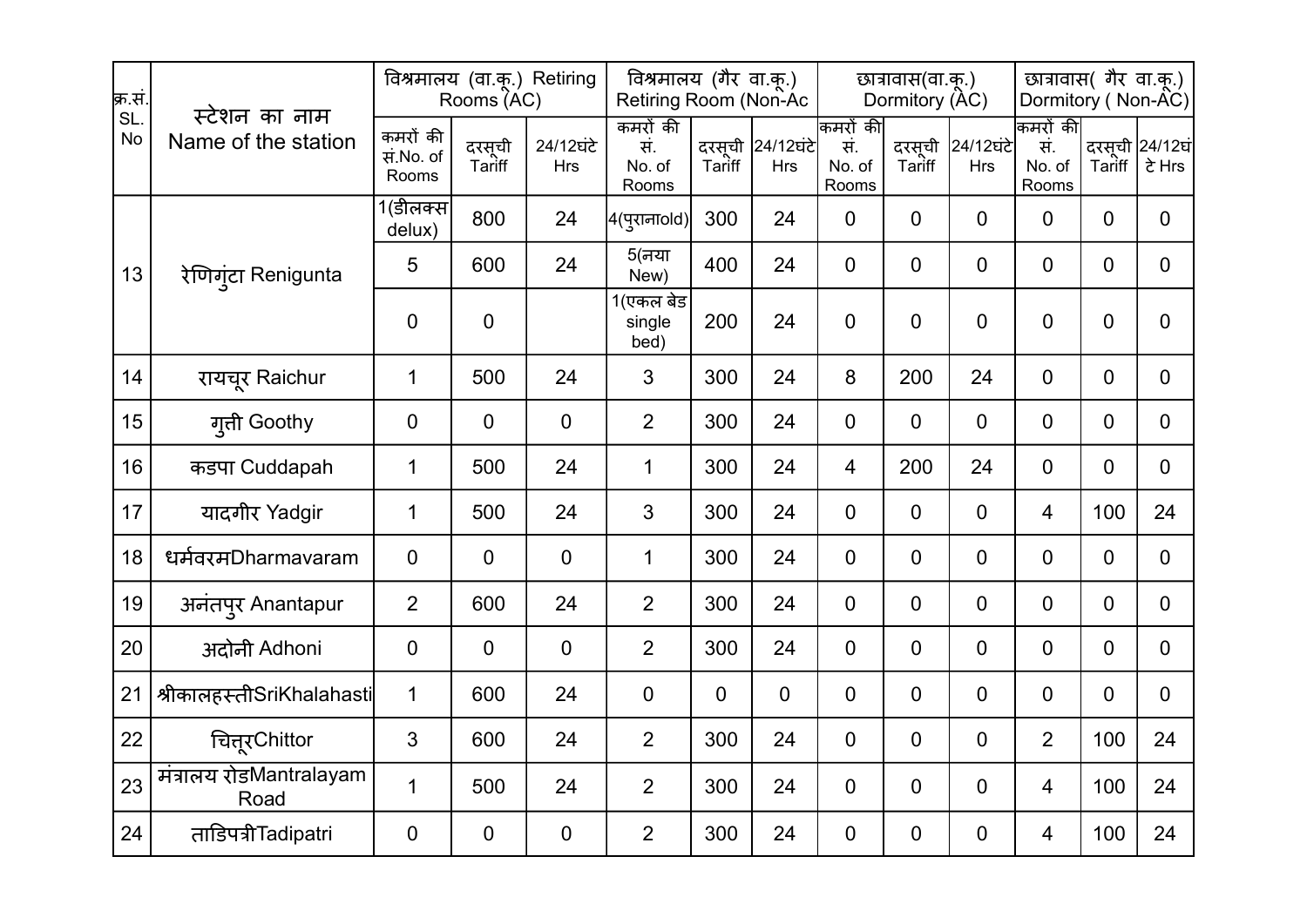|                  |                                      |                                |                  |                                                                                                                                                                                                                                                                                                                                                                                |                                    |                  |                  |                                     |                                    |                  | छात्रावास( गैर वा.क्.)<br>Dormitory ( Non-AC)                                                            |                                   |             |  |
|------------------|--------------------------------------|--------------------------------|------------------|--------------------------------------------------------------------------------------------------------------------------------------------------------------------------------------------------------------------------------------------------------------------------------------------------------------------------------------------------------------------------------|------------------------------------|------------------|------------------|-------------------------------------|------------------------------------|------------------|----------------------------------------------------------------------------------------------------------|-----------------------------------|-------------|--|
|                  |                                      |                                |                  |                                                                                                                                                                                                                                                                                                                                                                                |                                    |                  |                  |                                     | छात्रावास(वा.क.)<br>Dormitory (AC) |                  |                                                                                                          |                                   |             |  |
| क्र.सं.<br>SL.No | स्टेशन का नाम<br>Name of the station | कमरों की<br>सं.No. of<br>Rooms | दरसूची<br>Tariff | 24/12ਬੰਟੇ<br>Hrs                                                                                                                                                                                                                                                                                                                                                               | कमरों की<br>सं.<br>No. of<br>Rooms | दरसूची<br>Tariff | 24/12घंटे<br>Hrs | कमरों की <br>सं.<br>No. of<br>Rooms | दरसूची<br>Tariff                   | 24/12घंटे<br>Hrs | सं.<br>No. of<br>Rooms                                                                                   | दरसूची 24/12घं<br>Tariff   टे Hrs |             |  |
| 25               | औरंगाबाद Aurangabad                  | 4                              | 800              | 24                                                                                                                                                                                                                                                                                                                                                                             | $5\phantom{.0}$                    | 400              | 24               | 19                                  | 200                                | 12               | 22                                                                                                       | 50                                | 12          |  |
| 26               | नांदेड Nanded                        | $\mathbf{1}$                   | 800              | 24                                                                                                                                                                                                                                                                                                                                                                             | $\overline{2}$                     | 400              | 24               | $\mathbf 0$                         | $\overline{0}$                     | $\mathbf{0}$     | 8                                                                                                        | 60                                | 12          |  |
| 27               | परभनी Parbhani                       | $\overline{2}$                 | 500              | 24                                                                                                                                                                                                                                                                                                                                                                             | $\overline{2}$                     | 300              | 24               | 4                                   | 150                                | 12               | $6\phantom{.}$                                                                                           | 80                                | 12          |  |
| 28               | जालना Jalna                          | $\mathbf 0$                    | $\mathbf{0}$     | $\mathbf 0$                                                                                                                                                                                                                                                                                                                                                                    | $\overline{2}$                     | 250              | 24               | $\mathbf 0$                         | $\overline{0}$                     | $\mathbf{0}$     | 8                                                                                                        | 50                                | 12          |  |
| 29               | अदिलाबाद Adilabad                    | $\mathbf{1}$                   | 400              | 24                                                                                                                                                                                                                                                                                                                                                                             | $\overline{2}$                     | 250              | 24               | $\overline{0}$                      | $\mathbf 0$                        | $\mathbf{0}$     | $\overline{4}$                                                                                           | 50                                | 12          |  |
| 30               | नागरसोल Nagarsol                     | $\mathbf{1}$                   | 1000             | 24                                                                                                                                                                                                                                                                                                                                                                             | $\overline{\mathbf{1}}$            | 400              | 24               | 0                                   | $\overline{0}$                     | $\mathbf 0$      | 8                                                                                                        | 50                                | 12          |  |
|                  |                                      | 2(डीलक्स                       | 1500             | 24<br>400<br>24<br>700<br>24<br>12<br>$\sqrt{5}$<br>12<br>350<br>12<br>200<br>12<br>24<br>$\mathbf 0$<br>$\mathbf 0$<br>$\mathbf 0$<br>$\mathbf 0$<br>$\overline{0}$<br>$\mathbf{0}$<br>12<br>$\mathbf 0$<br>$\overline{0}$<br>$\mathbf 0$<br>$\mathbf 0$<br>$\mathbf 0$<br>$\mathbf{0}$<br>24<br>150<br>24<br>250<br>24<br>$\overline{2}$<br>8<br>12<br>12<br>12<br>125<br>75 | $\mathbf 0$                        | $\mathbf 0$      | $\mathbf 0$      |                                     |                                    |                  |                                                                                                          |                                   |             |  |
|                  |                                      | DELUX E)                       | 750              |                                                                                                                                                                                                                                                                                                                                                                                |                                    |                  |                  |                                     |                                    |                  | $\mathbf 0$                                                                                              | $\mathbf 0$                       | $\mathbf 0$ |  |
| 31               | गुंटूर Guntur                        | 7(एग्जिक्यूटिव                 | 1200             |                                                                                                                                                                                                                                                                                                                                                                                |                                    |                  |                  |                                     |                                    |                  | $\mathbf 0$                                                                                              | $\mathbf 0$                       | $\mathbf 0$ |  |
|                  |                                      | EXECUTIVE)                     | 600              |                                                                                                                                                                                                                                                                                                                                                                                |                                    |                  |                  |                                     |                                    |                  | 0                                                                                                        | $\mathbf 0$                       | $\mathbf 0$ |  |
|                  |                                      |                                | 300              |                                                                                                                                                                                                                                                                                                                                                                                |                                    |                  |                  |                                     |                                    |                  | $\overline{0}$                                                                                           | $\mathbf 0$                       | $\mathbf 0$ |  |
| $32\,$           | नंदयाल Nandyal                       | $\mathbf{1}$                   | 150              |                                                                                                                                                                                                                                                                                                                                                                                |                                    |                  |                  |                                     |                                    |                  | $\mathbf 0$                                                                                              | $\mathbf 0$                       | $\mathbf 0$ |  |
|                  |                                      | $\mathbf 0$                    | $\overline{0}$   | $\mathbf 0$                                                                                                                                                                                                                                                                                                                                                                    | $\mathbf 0$                        | $\mathbf{0}$     | $\mathbf 0$      |                                     | 250                                | 24               | $\mathbf 0$                                                                                              | $\mathbf 0$                       | $\mathbf 0$ |  |
| $33\,$           | मारकापुर रोड़ Markapur Road -        | $\pmb{0}$                      | $\overline{0}$   | $\mathbf 0$                                                                                                                                                                                                                                                                                                                                                                    | $\mathbf 0$                        | $\overline{0}$   | $\mathbf 0$      | 4                                   | 125                                | 12               | $\mathbf 0$                                                                                              | $\mathbf 0$                       | $\mathbf 0$ |  |
|                  |                                      | वा.कू.सूट/<br>AC SUIT 1        | 1200             | 24                                                                                                                                                                                                                                                                                                                                                                             | 10                                 | 700              | 24               | 24                                  | 200                                | 12               | 50                                                                                                       | 100                               | 12          |  |
| 34               | विजयवाडाVijayawada                   | 900                            |                  | $8\nu$ कल बेड<br>Single<br>bed)                                                                                                                                                                                                                                                                                                                                                | 8                                  | 400              | 24               | $\mathbf 0$                         | $\overline{0}$                     | $\mathbf 0$      | $\overline{\phantom{a}}$ कमरों की $\overline{\phantom{a}}$<br>$\mathbf 0$<br>$\mathbf 0$<br>$\mathbf{0}$ |                                   |             |  |
|                  |                                      | $2^{\circ}$                    | 700              | 24                                                                                                                                                                                                                                                                                                                                                                             | $\mathbf{3}$                       | 400              | 24               | $\mathbf 0$                         | $\mathbf 0$                        | $\mathbf 0$      |                                                                                                          | $\mathbf 0$                       | $\mathbf 0$ |  |
| 35               | गुडूरGudur                           |                                |                  | 24                                                                                                                                                                                                                                                                                                                                                                             | 1(एकल बेड<br>single<br>bed)        | 300              | 24               |                                     |                                    |                  |                                                                                                          |                                   |             |  |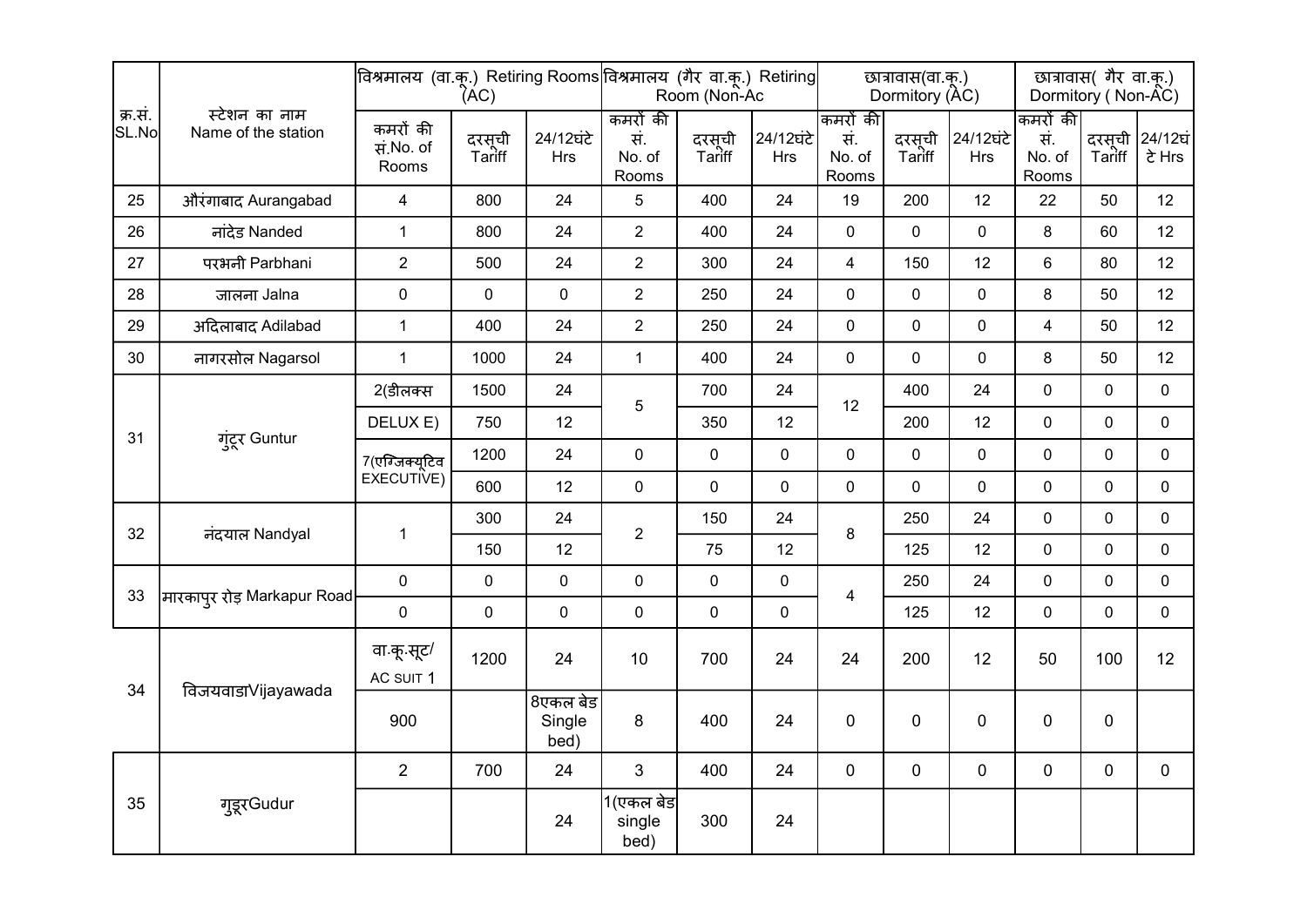|                                     |                                      |                                | विश्रमालय (वा.कू.) Retiring<br>Rooms (AC) |                  | विश्रमालय (गैर वा.कू.) Retiring<br>Room (Non-Ac |                  |                  | छात्रावास(वा.कू.)<br>Dormitory (AC)      |                |                                    | छात्रावास( गैर वा.कू.)<br>Dormitory ( Non-AC) |                                   |                |  |
|-------------------------------------|--------------------------------------|--------------------------------|-------------------------------------------|------------------|-------------------------------------------------|------------------|------------------|------------------------------------------|----------------|------------------------------------|-----------------------------------------------|-----------------------------------|----------------|--|
| क्र.सं. <br> SL.N<br>$\mathsf{o}\,$ | स्टेशन का नाम<br>Name of the station | कमरों की<br>सं.No. of<br>Rooms | दरसूची<br>Tariff                          | 24/12ਬੰਟੇ<br>Hrs | कमरों की<br>सं.<br>No. of<br>Rooms              | दरसूची<br>Tariff | 24/12घंटे<br>Hrs | कमरों की <br> -<br> -<br>No. of<br>Rooms |                | दरसूची 24/12घंटे  <br>Tariff   Hrs | कमरों की<br>सं.<br>No. of<br>Rooms            | दरसूची 24/12घं<br>Tariff   टे Hrs |                |  |
| 36                                  | नेल्लूर Nellore                      | -1                             | 550                                       | 24               | -1                                              | 400              | 24               | $\mathbf 0$                              | $\mathbf 0$    | $\overline{0}$                     | $\mathbf{0}$                                  | $\overline{0}$                    | $\overline{0}$ |  |
| 37                                  | ओंगोल Ongole                         | $\mathbf 1$                    | 700                                       | 24               | $\overline{2}$                                  | 300              | 24               | $\mathbf 0$                              | $\mathbf 0$    | $\mathbf 0$                        | $\mathbf 0$                                   | $\overline{0}$                    | $\mathbf 0$    |  |
| 38                                  | चिराला Chirala                       | $\boldsymbol{0}$               | $\mathbf 0$                               | $\overline{0}$   | $\overline{2}$                                  | 300              | 24               | $\mathbf 0$                              | $\overline{0}$ | $\mathbf 0$                        | $\overline{0}$                                | $\mathbf 0$                       | $\mathbf 0$    |  |
| 39                                  | तेनाली Tenali                        | $\overline{2}$                 | 700                                       | 24               | $\overline{2}$                                  | 300              | 24               | $\mathbf 0$                              | $\overline{0}$ | $\overline{0}$                     | $\overline{0}$                                | $\mathbf 0$                       | $\mathbf 0$    |  |
| 40                                  |                                      | $\mathbf 0$                    | $\mathbf 0$                               | $\mathbf 0$      | 1                                               | 300              | 24               |                                          |                |                                    |                                               |                                   |                |  |
|                                     | निडदवोलु Nidadavolu                  |                                |                                           |                  | 1.एकल<br>बेड<br>Single<br><b>Bed</b>            | 200              | 24               |                                          |                |                                    |                                               |                                   |                |  |
| 41                                  | राजमंड्री Rajamandry                 | $\mathfrak{S}$                 | 800                                       | 24               | $\overline{2}$                                  | 400              | 24               | 5                                        | 200            | 12                                 | 9                                             | 100                               | 12             |  |
| 42                                  | सामरलाकोटा<br>Samarlakota            | $\mathbf 1$                    | 500                                       | 24               | $\overline{2}$                                  | 300              | 24               | $\mathbf 0$                              | $\overline{0}$ | $\overline{0}$                     | $\overline{0}$                                | $\mathbf 0$                       | $\mathbf 0$    |  |
| 43                                  | अन्नवरम Annavaram                    | $\overline{0}$                 | $\mathbf 0$                               | $\mathbf 0$      | $\mathbf 1$                                     | 300              | 24               | $\overline{0}$                           | $\overline{0}$ | $\mathbf 0$                        | $\overline{0}$                                | $\mathbf 0$                       | $\mathbf 0$    |  |
| 44                                  | काकिनाडा टाउन<br>Kakinada Town       | $\mathbf 0$                    | $\boldsymbol{0}$                          | $\overline{0}$   | $\overline{2}$                                  | 300              | 24               | $\mathbf 0$                              | $\overline{0}$ | $\mathbf 0$                        | $\overline{0}$                                | $\mathbf 0$                       | $\mathbf 0$    |  |
| 45                                  | गुडिवाडाGudivada                     | $\overline{0}$                 | $\mathbf 0$                               | $\overline{0}$   | $\overline{2}$                                  | 300              | 24               | $\boldsymbol{0}$                         | $\mathbf 0$    | $\mathbf 0$                        | $\mathbf 0$                                   | $\mathbf 0$                       | $\mathbf 0$    |  |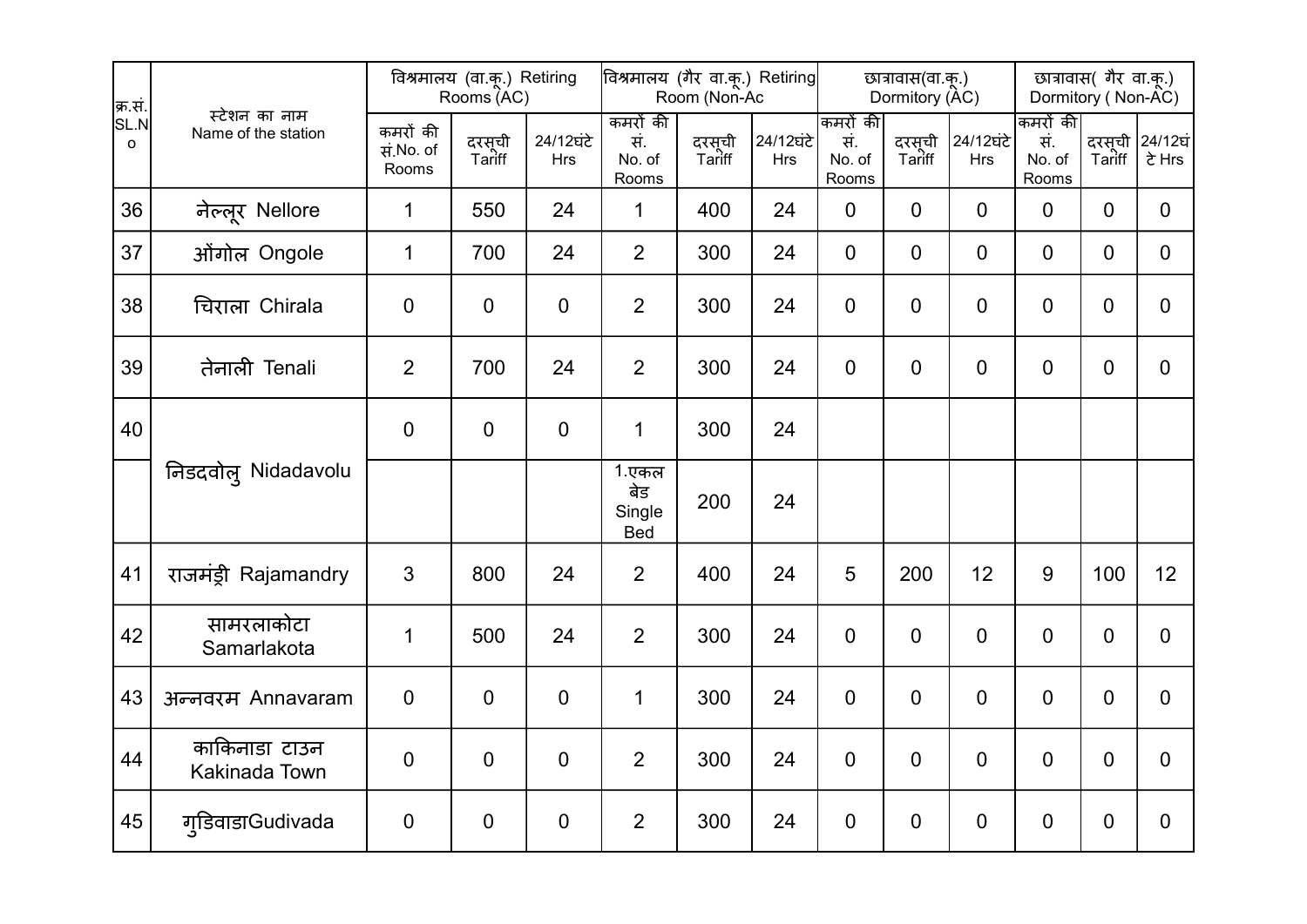|                                   |                                      | विश्रमालय (वा.कू.) Retiring<br>Rooms (AC)           |             |                                              | विश्रमालय (गैर वा.कू.) Retiring<br>Room (Non-Ac                                              |                  |                  | छात्रावास(वा.कू.)<br>Dormitory (AC)                          |                  |                  | छात्रावास( गैर वा.कू.)<br>Dormitory ( Non-AC)               |                                     |                  |  |
|-----------------------------------|--------------------------------------|-----------------------------------------------------|-------------|----------------------------------------------|----------------------------------------------------------------------------------------------|------------------|------------------|--------------------------------------------------------------|------------------|------------------|-------------------------------------------------------------|-------------------------------------|------------------|--|
| क्र.सं.<br>SL.N<br>$\mathsf{o}\,$ | स्टेशन का नाम<br>Name of the station | कमरों की<br>सं.No. of<br>Rooms                      |             | ' दरसूची   24/12घंटे  <br>  Tariff       Hrs | कमरों की<br>सं.<br>No. of<br>Rooms                                                           | दरसूची<br>Tariff | 24/12घंटे<br>Hrs | किमरों की $\overline{\phantom{a}}$<br>सं.<br>No. of<br>Rooms | दरसूची<br>Tariff | 24/12घंटे<br>Hrs | कमरों की $\overline{\phantom{a}}$<br>सं.<br>No. of<br>Rooms | दरसूची 24/12घं<br>  Tariff   टे Hrs |                  |  |
| 46                                | तोडेपल्ल्गुडेम Tadepalligudem        |                                                     |             |                                              | $\overline{2}$                                                                               | 300              | 24               | 0                                                            | $\mathbf 0$      | $\mathbf 0$      | $\mathbf{0}$                                                | $\mathbf 0$                         | $\mathbf 0$      |  |
| 47                                | बापट्ला Bapatla                      | $\overline{0}$                                      | $\mathbf 0$ | $\mathbf 0$                                  | -1                                                                                           | 300              | 24               | $\mathbf 0$                                                  | $\overline{0}$   | $\mathbf 0$      | $\mathbf 0$                                                 | $\mathbf 0$                         | $\mathbf 0$      |  |
| 48                                | भीमवरम टाउन Bhimavaram<br>Town       | $\mathbf 0$                                         | $\mathbf 0$ | $\mathbf 0$                                  | $2^{\circ}$                                                                                  | 400              | 24               | $\mathbf 0$                                                  | $\overline{0}$   | $\mathbf 0$      | $\Omega$                                                    | $\mathbf 0$                         | $\mathbf 0$      |  |
| 49                                | तणुकुTanuku                          |                                                     |             |                                              | दोहरीकरण कार्य को देखते हुए आरआर को समाप्त कर दिया गया है. RR has been dismantled in view of |                  |                  | <b>Doubling work</b>                                         |                  |                  |                                                             |                                     |                  |  |
| 50                                | मचिलीपट्टणम Machilipatnam            | $\overline{1}$                                      | 600         | 24                                           |                                                                                              | 300              | 24               | 0                                                            | $\overline{0}$   | $\mathbf 0$      | $\overline{2}$                                              | 100                                 | 24               |  |
| 51                                | ऐलुरू Eluru                          | $\overline{0}$                                      | $\mathbf 0$ | $\mathbf 0$                                  | -1                                                                                           | 300              | 24               | 0                                                            | $\overline{0}$   | $\mathbf 0$      | $2^{\circ}$                                                 | 100                                 | 24               |  |
|                                   |                                      | $\overline{1}$                                      | 1120        | 24                                           | 8                                                                                            | 700              | 24               | 8                                                            | 200              | 12               | 23                                                          | 100                                 | 12               |  |
|                                   |                                      | 1(एकल बेड<br>single bed)                            | 750         | 24                                           | $\mathbf 0$                                                                                  | 0                | $\mathbf 0$      | 6                                                            | 500              | 24               | $\mathbf 0$                                                 | $\pmb{0}$                           | $\mathbf 0$      |  |
|                                   |                                      | 4(प्रिमियम<br>डबल बेड<br>premium<br>double bed)     | 1500        | $\mathbf 0$                                  | $\mathbf 0$                                                                                  | 0                | $\pmb{0}$        | 0                                                            | 300              | 12               | $\mathbf 0$                                                 | 0                                   | $\mathbf 0$      |  |
| 52                                | सिकंदराबाद Secunderabad**            | 1ਤੁਕਕ ਕੇਤ<br>double bed(<br>कार्यकारी<br>executive) | 1200        | $\mathbf 0$                                  | $\mathbf 0$                                                                                  | 0                | $\mathbf 0$      | $\mathbf 0$                                                  | $\mathbf 0$      | $\mathbf 0$      | $\mathbf 0$                                                 | $\pmb{0}$                           | $\mathbf 0$      |  |
|                                   |                                      | 1एकल बेड<br>single bed(<br>executive)               | 900         | $\mathbf 0$                                  | $\mathbf 0$                                                                                  | $\mathbf 0$      | $\mathbf 0$      | 0                                                            | $\overline{0}$   | $\mathbf 0$      | $\mathbf 0$                                                 | $\mathbf 0$                         | $\boldsymbol{0}$ |  |